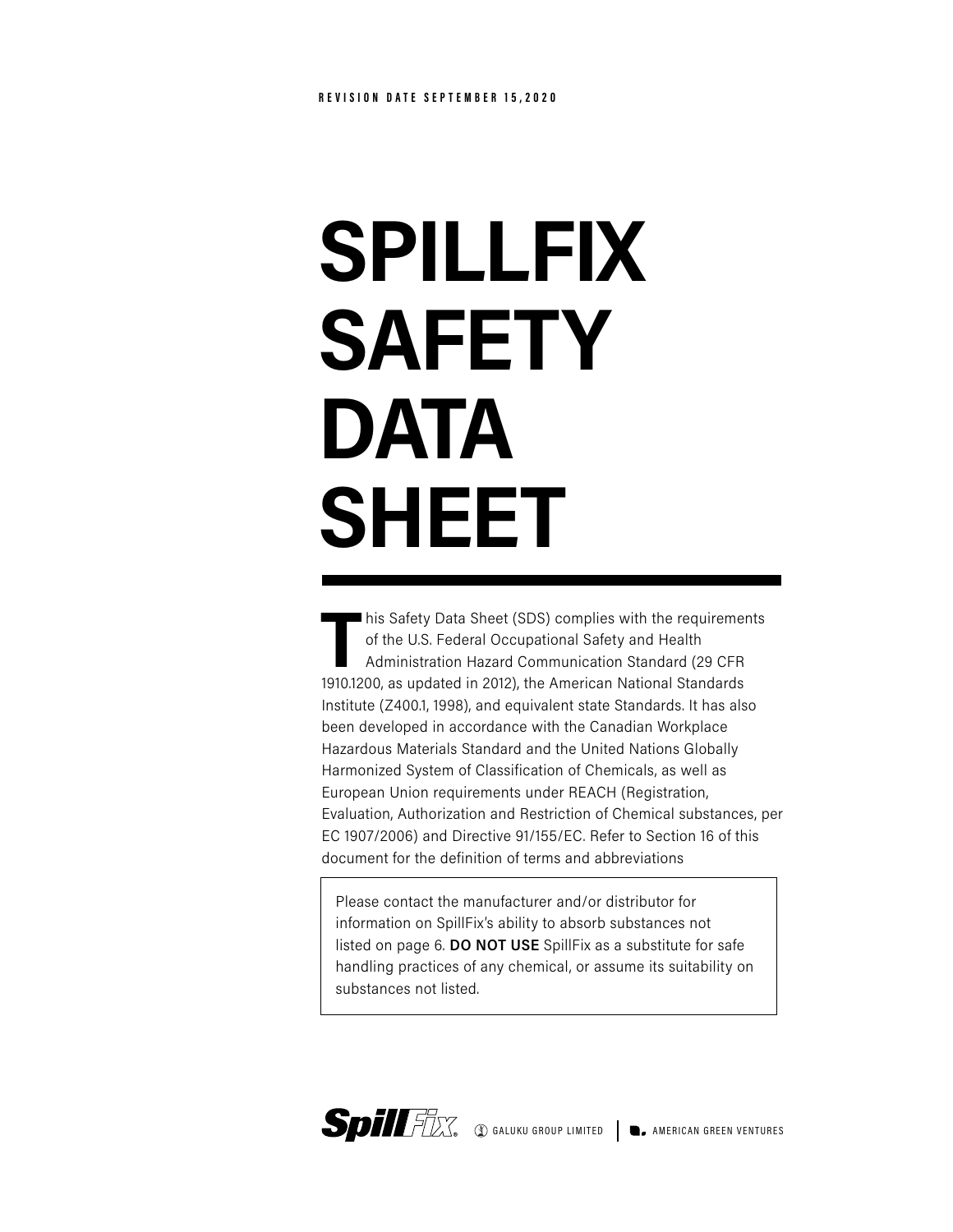# **1: IDENTIFICATION OF THE SUBSTANCE/MIXTURE AND OF THE COMPANY UNDERTAKING**

#### **1.1 PRODUCT IDENTIFIER**

*• Product Name* 13Gal/50L & 4Gal/15L SpillFix Industrial Organic Absorbent 2.25Gal/9L SpillFix Spill Absorbent & Sweeping Compound 10ft/3M & 5ft/1.5M SpillFix Industrial Absorbent Boom SOCs

*• Chemical Name/Class* Coir Pith Fiber

#### **1.2 RELEVANT IDENTIFIED USES OF THE MIXTURE OR USES ADVISED AGAINST**

- *Identified Use* **Industrial liquid spill absorbent and** sweeping compound
- *Uses Advised Against* Refer to Section 6: (6.6)

### **1.3 DETAILS OF THE SUPPLIER OF THE SAFETY DATA SHEET**

- 
- **Manufacturer** Galuku Group Limited • **Supplier by American Green Ventures (US) Inc.** *• Address* 180 Towerview Court Cary, North Carolina 27513
- *Business Phone* (919) 535 8278

#### **1.4 OTHER PERTINENT INFORMATION**

• This product is sold for use as an industrial liquid/hazardous materials absorbent. This document has been developed to specifically address safety concerns affecting handling situations specific to the product alone (e.g., those associated with warehouses and other distribution workplaces). When used as an absorbent, the safety data sheets and other references for the spilled material should be reviewed as part of standard release clean-up plans.

# **2: HAZARDS IDENTIFICATION**

#### **2.1 CLASSIFICATION OF THE SUBSTANCE OR MIXTURE**

| REGULATION                             | <b>CLASSIFICATION</b> |
|----------------------------------------|-----------------------|
| <b>OSHA Hazard Communication (GHS)</b> | Not applicable        |
| Reach/CLP (GHS)                        | Not applicable        |
| EU Directives 67/548/EEC; 1999/45/EC   | Not applicable        |
|                                        |                       |

#### **2.2 LABEL ELEMENTS**

*• OSHA/CLP – Based on Globally Harmonized System*

| Symbol                          | Not applicable |
|---------------------------------|----------------|
| Signal Word                     | Not applicable |
| <b>Hazard Statement</b>         | Not applicable |
| <b>Precautionary Statements</b> | Not applicable |
|                                 |                |

*• EC Directive Symbols, Risk and Safety Phrases*

| Symbol              | Not applicable |
|---------------------|----------------|
| <b>Risk Phrases</b> | Not applicable |
| Safety Phrases      | Not applicable |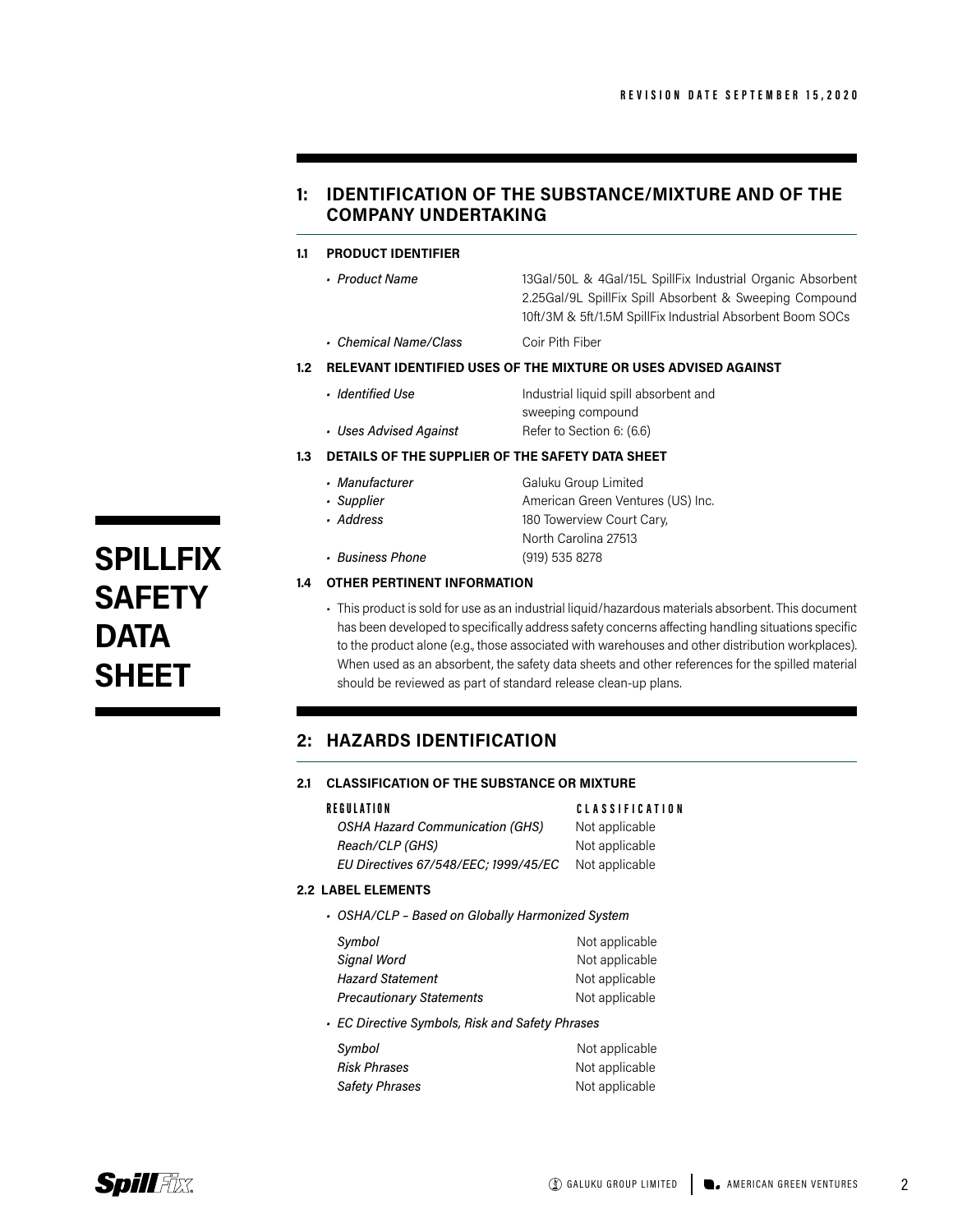o

# **2: HAZARDS IDENTIFICATION (cont.)**

#### **2.3 OTHER PERTINENT DATA ON CHEMICAL AND PHYSICAL HAZARDS:**

| - Emergency Overview         |                                                                                                           |
|------------------------------|-----------------------------------------------------------------------------------------------------------|
| <b>Physical Description</b>  | This is a brown organic substance. It is odorless.                                                        |
| <b>Health Hazards</b>        | No significant health hazards are anticipated under<br>typical circumstances of use or release response.  |
| <b>Fire Hazards</b>          | This product does not present a significant fire hazard.                                                  |
| <b>Physical Hazards</b>      | Negligible under typical circumstances of use or<br>reasonably anticipated emergency response situations. |
| <b>Environmental Hazards</b> | This product is not anticipated to cause<br>adverse environmental effects.                                |

#### *• Hazardous Materials Identification System*

| <b>Health</b>                | 0  |
|------------------------------|----|
| Flammability                 | 0  |
| <b>Physical Hazard</b>       | 0  |
| <b>Protective Equipment</b>  | NA |
|                              |    |
| • Canadian Regulatory Status |    |
| • Canadian WHMIS Symbols     |    |
|                              |    |

# **3: COMPOSITION / INFORMATION ON INGREDIENTS**

#### **3.1 SUBSTANCES**

- **Component Coir Pith Fiber**
- 
- 
- 
- 

#### **3.2 MIXTURES**

- *• Component* Water
- *• Cas Number* 7732-18-5
- *• Einecs # EC* 231-791-2
- Class/Risk Phrases Not Established
- *• % (w/w)* Balance
- **Cas Number** Not Established • *Einecs # EC* Not Established • *Class/Risk Phrases* Not Established *• % (w/w)* 90-95%



**SPILLFIX** 

**SAFETY** 

**DATA** 

**SHEET**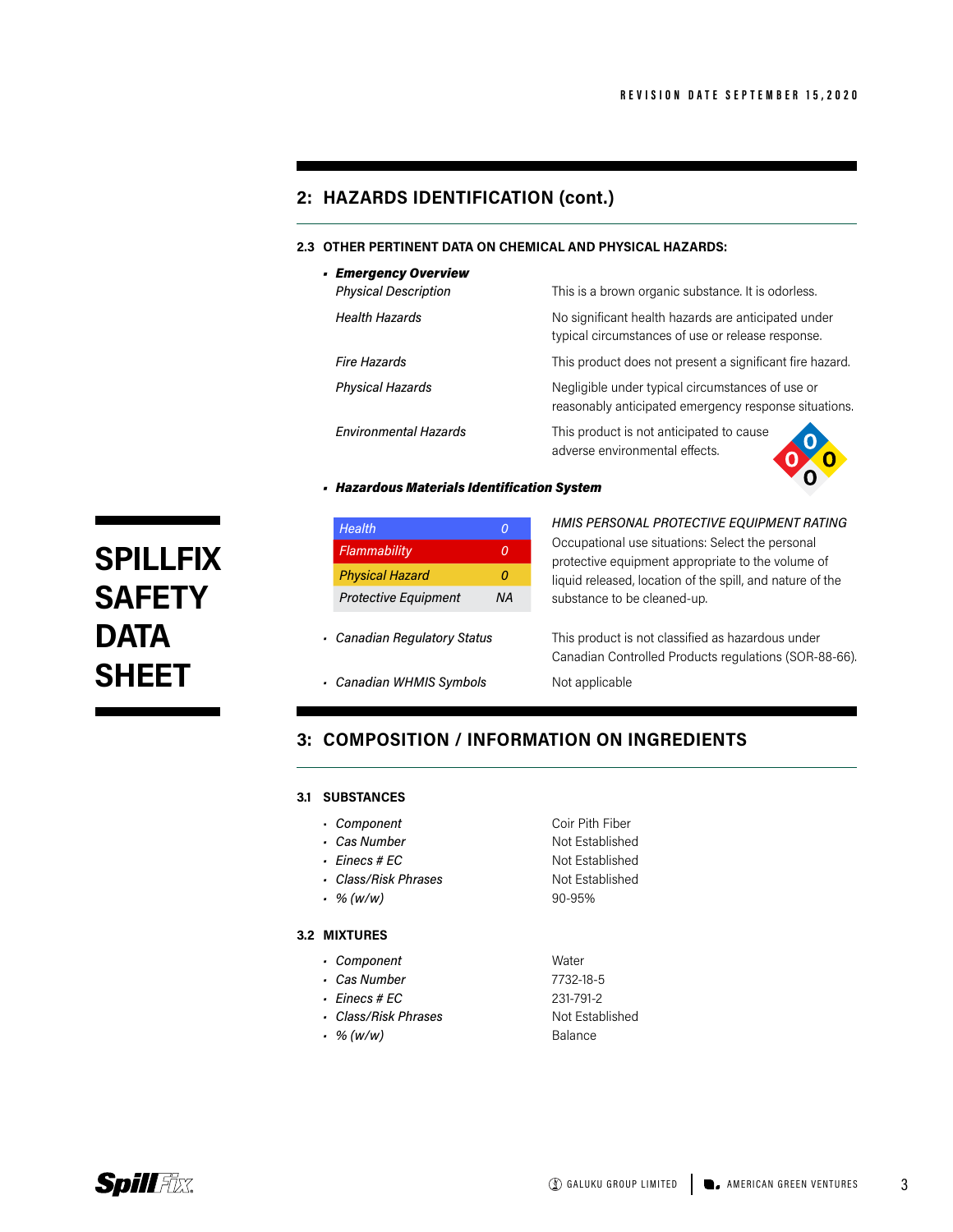# **4: FIRST AID MEASURES**

#### **4.1 DESCRIPTION OF FIRST AID MEASURES**

- **Eyes** Flush with copious amounts of water for 15 minutes. "Roll" eyes during flush. Seek medical attention if irritation persists. Skin: Flush area with warm, running water. Inhalation: Obtain fresh air.
- **•** *Ingestion* **Contact a Poison Control Center or physician for instructions.**

#### **4.2 MOST IMPORTANT SYMPTOMS AND EFFECTS/ACUTE AND DELAYED**

- *Acute* The main hazard associated with this product in an occupational setting would be mechanical irritation of the eye, or slight irritation upon contact with the particulates. Inhalation of particulates can be irritating to the nose, throat, and other tissues of the respiratory system. Symptoms of exposure are generally alleviated when overexposure ends. • Chronic No long-term effects related to chronic exposures are anticipated from occupational use situations involving this product.
- *Target Organs* Acute: Eyes, skin (mechanical irritation). Chronic: Not applicable

#### **4.3 INDICATION OF IMMEDIATE MEDICAL ATTENTION AND SPECIAL TREATMENT NEEDED**

| Recommendations to Physicians   | Treat symptoms and eliminate overexposure.                      |
|---------------------------------|-----------------------------------------------------------------|
| • Medical Conditions Aggravated | No known medical conditions are anticipated to be<br>aggravated |
| - By Overexposure               | by occupational exposure to this product.                       |

# **5: FIREFIGHTING MEASURES**

#### **5.1 EXTINGUISHING MEDIA**

| Recommended Fire Extinguishing Media                      | Water Spray, Water Jet, Dry Powder, Foam,<br>Carbon Dioxide, Halon, or any other.              |
|-----------------------------------------------------------|------------------------------------------------------------------------------------------------|
| • Unsuitable Fire Extinguishing Media                     | None known                                                                                     |
| 5.2 SPECIAL HAZARDS ARISING FROM THE SUBSTANCE OR MIXTURE |                                                                                                |
| • NFPA Flammability Classification                        | Not flammable                                                                                  |
| • Unusual Hazards in Fire Situations                      | When involved in a fire, this material may<br>produce irritating vapors and toxic gases (e.g., |

- *• Explosion Sensitivity to Mechanical Impact* Not sensitive
- *• Explosion Sensitivity to Static Discharge* Not sensitive

#### **5.3 ADVICE FOR FIREFIGHTERS**

• No special hazards or requirements; use methods appropriate to type of fire and size of blaze.

**SPILLFIX SAFETY DATA SHEET**

carbon monoxide, carbon dioxide).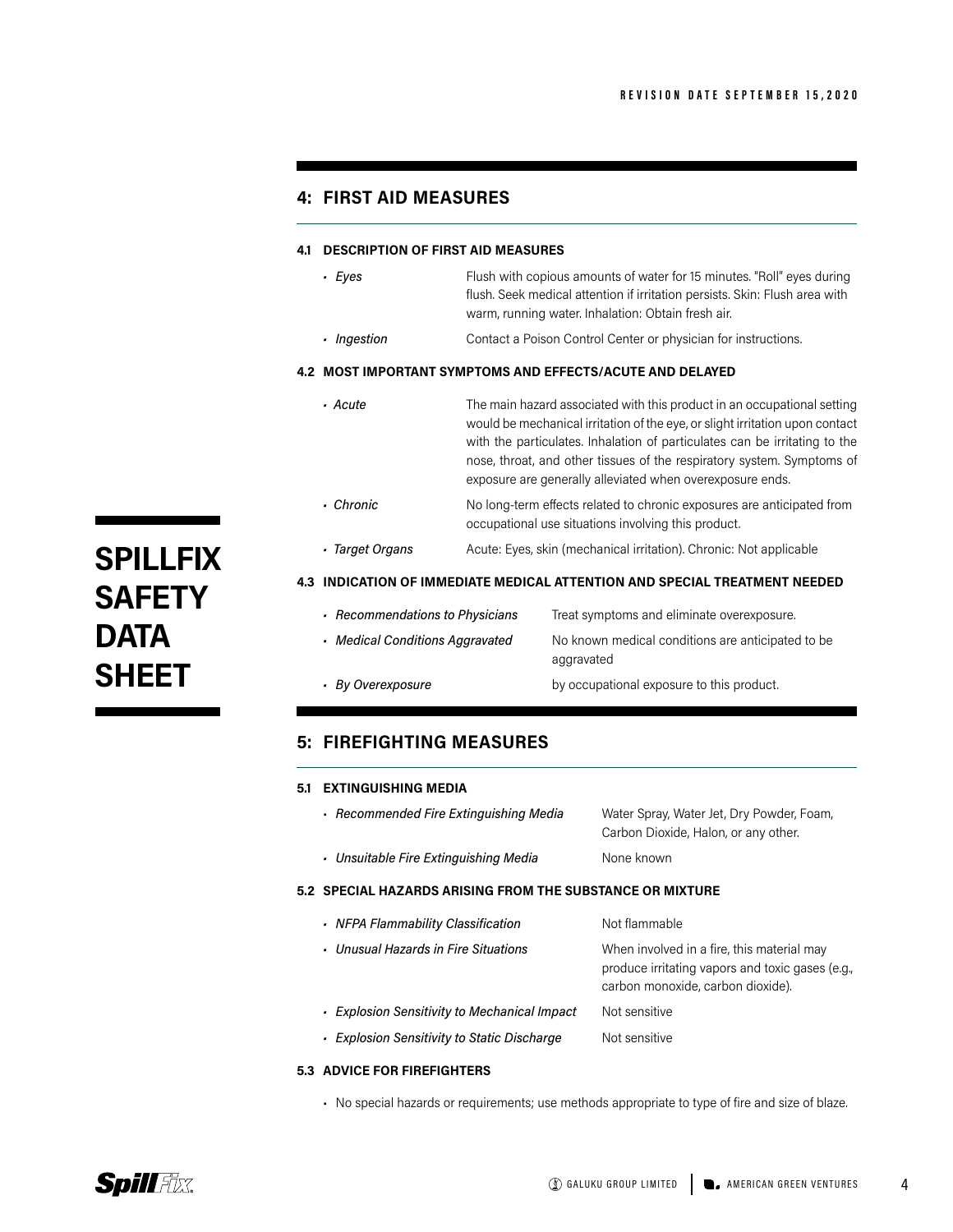# **6: ACCIDENTAL RELEASE MEASURES**

#### **6.1 PERSONAL PRECAUTIONS, PROTECTIVE EQUIPMENT, AND EMERGENCY PROCEDURES**

| - Note                                                                               | This material is for use as a spill absorbent<br>material and/or sweeping compound. The<br>following section refers only to accidental spills<br>of this product alone. If SpillFix is being used as<br>a universal absorbent, then the safety data sheet<br>and other references pertinent to the released<br>substances must be reviewed. |
|--------------------------------------------------------------------------------------|---------------------------------------------------------------------------------------------------------------------------------------------------------------------------------------------------------------------------------------------------------------------------------------------------------------------------------------------|
| · Response to Incidental Releases                                                    | Personnel who have received basic chemical<br>safety training can generally handle small-scale<br>releases. Wear gloves and safety glasses when<br>cleaning-up spills.                                                                                                                                                                      |
| - Response to Non-Incidental Releases                                                | Unused SpillFix is completely safe and harmless.<br>Simply place back in container.                                                                                                                                                                                                                                                         |
| - Response Procedures for any Release                                                | Carefully sweep up spilled material and place<br>back in container                                                                                                                                                                                                                                                                          |
| • Note                                                                               | This product effectively absorbs an extensive list<br>of materials - Full list shown in 6.6                                                                                                                                                                                                                                                 |
| <b>6.2 ENVIRONMENTAL PRECAUTIONS</b>                                                 |                                                                                                                                                                                                                                                                                                                                             |
| - Environmental Precautions                                                          | No precautions necessary, SpillFix is an<br>environmentally safe natural organic material.                                                                                                                                                                                                                                                  |
| 6.3 METHODS AND MATERIALS FOR CONTAINMENT AND CLEANING UP                            |                                                                                                                                                                                                                                                                                                                                             |
| · Spill Response Equipment                                                           | Broom/dust pan and/or shovel.                                                                                                                                                                                                                                                                                                               |
| <b>6.4 REFERENCES TO OTHER SECTIONS</b>                                              |                                                                                                                                                                                                                                                                                                                                             |
| · Section 8                                                                          | For exposure levels and detailed personal<br>protective equipment recommendations.                                                                                                                                                                                                                                                          |
| · Section 13                                                                         | For waste handling guidelines.                                                                                                                                                                                                                                                                                                              |
| 6.5 USING PRODUCT AS UNIVERSAL LIQUID ABSORBENT                                      |                                                                                                                                                                                                                                                                                                                                             |
| - These steps should be followed when using this product as a liquid absorbent:      |                                                                                                                                                                                                                                                                                                                                             |
| Identify and isolate spill. Always follow workplace procedures for cleanup and<br>1. |                                                                                                                                                                                                                                                                                                                                             |

- 2. Apply SpillFix to perimeter of spill to stop from spreading.
- 3. Continue to apply SpillFix to center until spill is completely covered and no free liquid is visible.
- 4. Sweep with a stiff broom working over spill area to remove all surface oil. Dispose of in accordance of local and state regulations.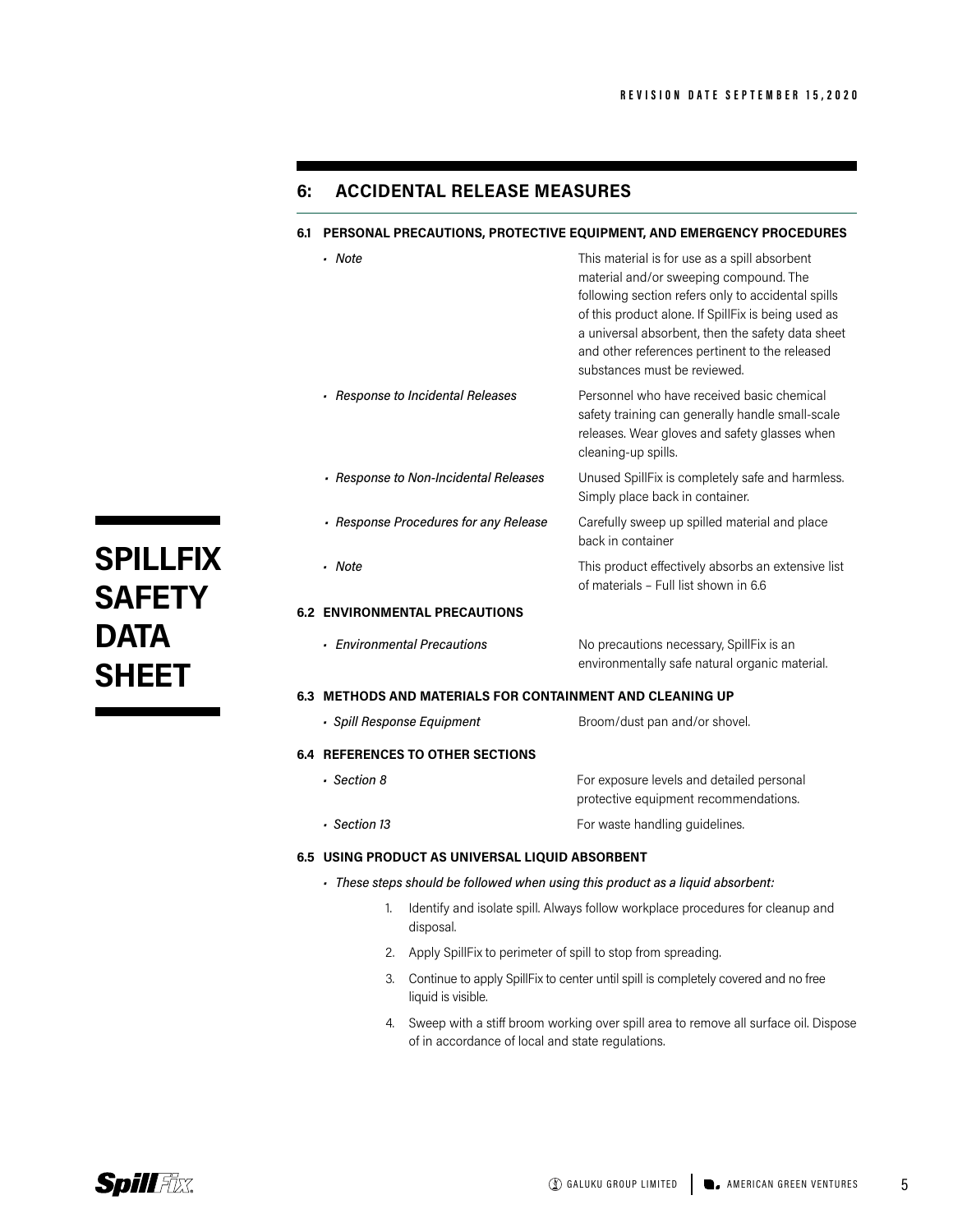# **6: ACCIDENTAL RELEASE MEASURES (cont.)**

#### **6.6 EFFECTIVELY ABSORBS THE FOLLOWING TYPES OF MATERIALS:**

#### • *Full strength:*

Acetaldehyde **Acetic Acid** Acetic Anhydride Acetone Acrylic Paint **Aluminum Hydroxide** Ammonium Hydroxide Antifreeze Aviation Fuel **Automotive Fluids** Barium Hydroxide BBQ Sauce Battery Acid Bleach Blood Bodily Fluids Boric Acid Brake Fluid Calcium Hydroxide Car Wax Calcium Hypochlorite Carbon Black Castor Oil Chlorine Water Chloroform Citric Acid Clorox (Bleach) Coolant Corn Oil Cottonseed Oil Cresol Dairy Products Degreasers Detergents Drilling Fluids Enamel Paint Ethylene Glycol Ethylenediamine Fabric Softeners Ferric Chloride Floor Wax Formic Acid Fruit Juice Fuel Oil Glycerol Gorilla Glue Grape Juice Hydraulic Fluid Hydrocarbon Fluids Ice Cream Italian Dressing Juice Ketchup Latex Paint Laundry Detergent Linseed Oil Liquid Polymers Lubricating Oil Magnesium Hydroxide Milk Mineral Oil Motor Oil Nitric Acid Nutella Spread Octane Oil Oil Paint Olive Oil Orange Juice **Paint Paint Paint Thinners** Paraffin Petroleum Ether Phenol Phosphoric Acid Polymers Power Steering Fluid Propylene Glycol Ranch Dressing Resins Salad Dressing Sauce Silicone Oil Softeners Sodium Bicarbonate Sodium Bisulfite Sodium Chloride Sodium Hydroxide Solvents Soup Soup Soy Bean Oil Soy Milk Spray Paint Sucrose Skydrol Skydrol Synthetic Motor Oil Syrup Tomato Sauce Tannic Acid Transformer Oil Transmission Fluid Turpentine Urine Urine Water Wine Wood Stain Xylene

• *In Acceptable Dilutions:* (Concentrations shown are relevant to substances in industrial use.)

| Hydrochloric Acid (45%) |
|-------------------------|
| Hydrogen Peroxide (70%) |
| Peroxide (70%)          |
| Sulfuric Acid (50%)     |

Ī

Hypochlorite Solution (18%) Peracetic Acid (15%) Potassium Hydroxide (45%)

- *Note* Before handling used material refer to the SDS (materials safety data sheet) for the substance to be absorbed.
	- *Substances Non Listed Above*

 **Please contact the manufacturer and/or distributor for information on SpillFix's ability to absorb substances not listed above. DO NOT use SpillFix as a substitute for safe handling practices of any chemical, or assume its suitability on substances not listed above.**

# **SPILLFIX SAFETY DATA SHEET**

6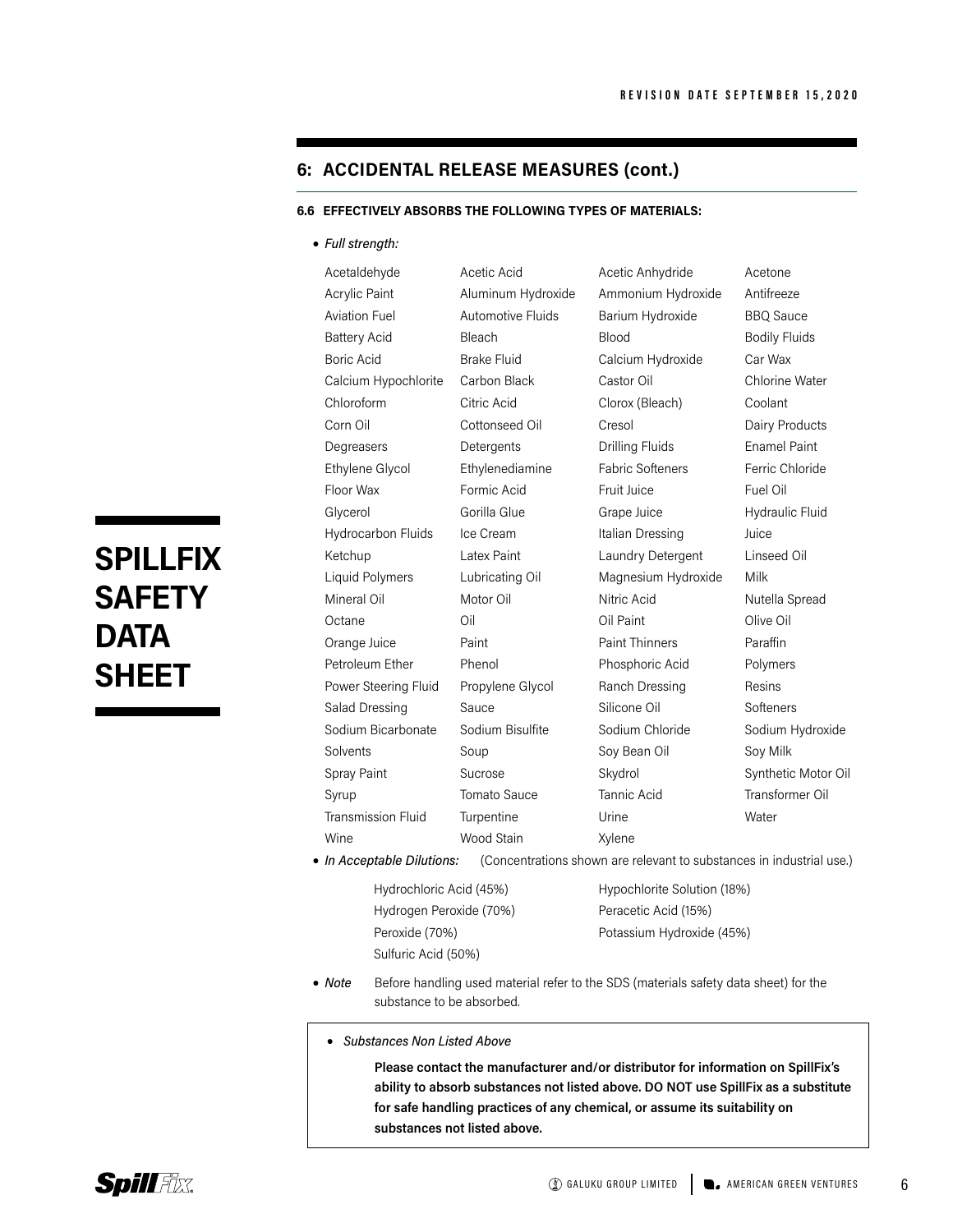### **7: HANDLING AND STORAGE**

#### **7.1 PRECAUTIONS FOR SAFE HANDLING**

| • Hygiene Practices                                              | Keep out of reach of children. Follow good chemical<br>hygiene practices. Do not smoke, drink, eat, or apply<br>cosmetics while using the product for spill clean-up.<br>Unused material (SpillFix) is harmless and safe to touch.<br>Avoid contact with eyes. |
|------------------------------------------------------------------|----------------------------------------------------------------------------------------------------------------------------------------------------------------------------------------------------------------------------------------------------------------|
| Handling Recommendations                                         | Employees must be appropriately trained to use this<br>product safely as needed.                                                                                                                                                                               |
| 7.2 CONDITIONS FOR SAFE STORAGE, INCLUDING ANY INCOMPATIBILITIES |                                                                                                                                                                                                                                                                |
| · Storage Recommendations                                        | Store in a cool dry place away from incompatible<br>chemicals (See Section 10, Stability and Reactivity).                                                                                                                                                      |
| • Storing Unused Material<br><b>After Opening</b>                | Keep tightly closed and store in a cool dry place away<br>from incompatible chemicals.                                                                                                                                                                         |

# **SPILLFIX SAFETY DATA SHEET**

# **8: EXPOSURE CONTROLS/PERSONAL PROTECTION**

### **8.1 CONTROL PARAMETERS**

*• U.S. National Exposure Limits*

| Component       | <b>ACGIHTLV</b> | OSHA PEL (ppm) | NIOSH REL (ppm) | Other |
|-----------------|-----------------|----------------|-----------------|-------|
| Coir Pith Fiber | ΝE              | ΝE             | ΝE              | ΝE    |
| Water           | ΝE              | ΝE             | ΝE              | ΝE    |

*• International Exposure Limits*

| Component       | <b>Federal Republic of Germany (DFG) Maximum</b><br>Concentration Values in the Workplace (MAKs) | Other |
|-----------------|--------------------------------------------------------------------------------------------------|-------|
| Coir Pith Fiber | NF.                                                                                              | ΝF    |
| Water           | NF                                                                                               | ΝF    |

**· Biological Occupational Exposure Limits** Not Established

**· Derived No Effect Level (DNEL)** Not Established

**· Predicted No Effect Concentration (PNEC)** Not Established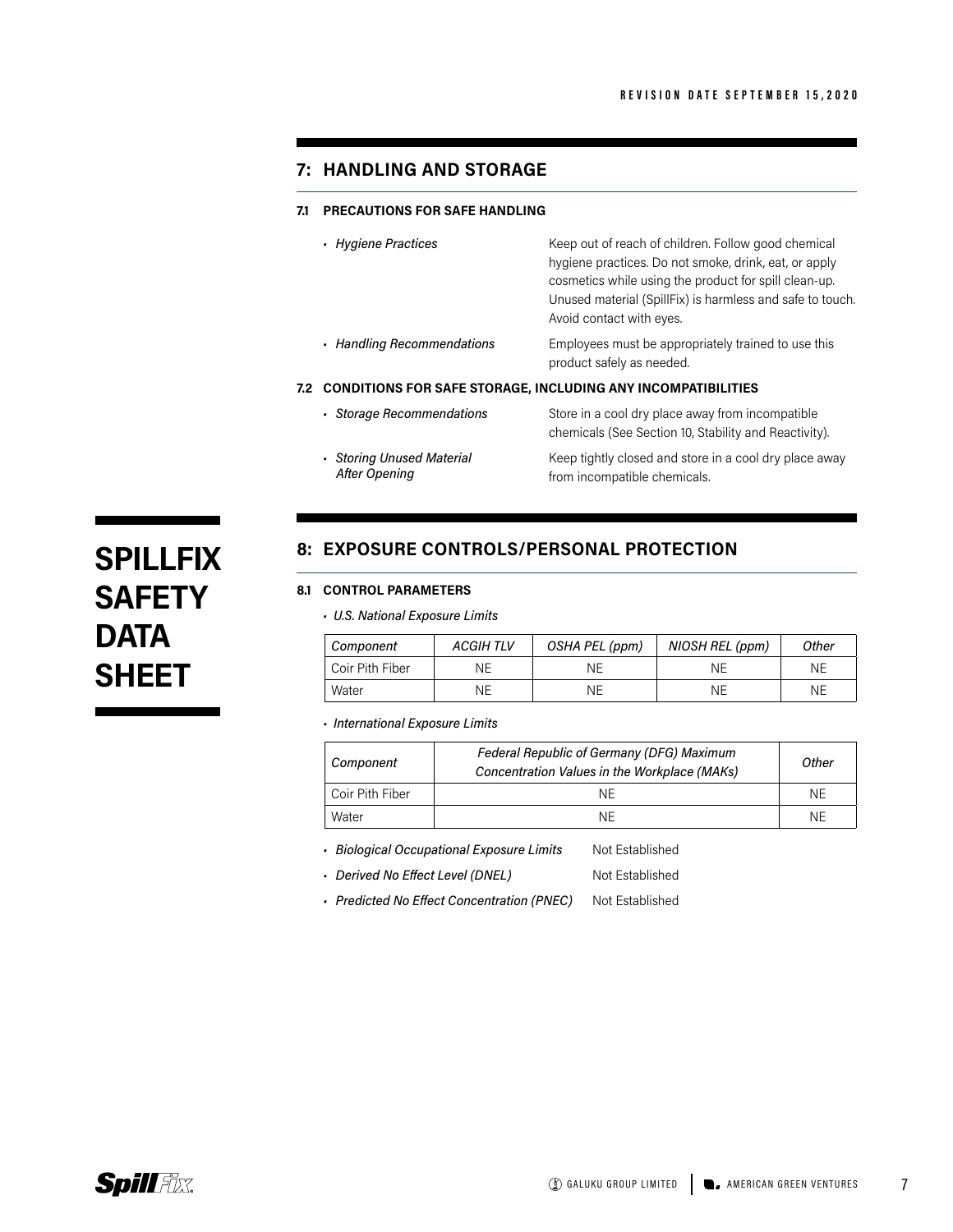# **8: EXPOSURE CONTROLS/PERSONAL PROTECTION (cont.)**

#### **8.2 EXPOSURE CONTROLS**

 *As Necessary, Refer to Reference Materials of Spilled Substance. Otherwise, use the Following Guidelines:*

| - Engineering Controls   | Use this product in well-ventilated environment. Safety showers, eye<br>wash stations, and hand-washing equipment should be available,<br>based on the chemical inventory specific to the facility. |
|--------------------------|-----------------------------------------------------------------------------------------------------------------------------------------------------------------------------------------------------|
| • Respiratory Protection | None needed under routine circumstances of use or handling. A<br>dust mask can be considered if inhalation of significant amounts of<br>dusts/particulates could occur.                             |
| Hand Protection          | Nitrile, latex, or neoprene gloves should be used.                                                                                                                                                  |
| • Eye Protection         | Splash goggles or safety glasses with side shield are recommended<br>if contact with dusts/particulates from this product may occur.                                                                |
|                          |                                                                                                                                                                                                     |

• Body Protection **Protection appropriate for work situation (e.g., lab coat).** 

# **SPILLFIX SAFETY DATA SHEET**

# **9: PHYSICAL AND CHEMICAL PROPERTIES**

#### **9.1 INFORMATION ON BASIC PHYSICAL AND CHEMICAL PROPERTIES**

| a) APPEARANCE                                                       | Brown solid    | k) VAPOR PRESSURE<br>(mmHg @ $20^{\circ}$ C):  | Not applicable     |
|---------------------------------------------------------------------|----------------|------------------------------------------------|--------------------|
| b) ODOR                                                             | None           | I) VAPOR DENSITY                               | Not applicable     |
| c) ODOR THRESHOLD                                                   | None           | m) RELATIVE DENSITY<br>$(water=1)$             | Not determined     |
| d) pH                                                               | Not applicable | n) SOLUBILITY                                  | Insoluble in water |
| e) MELTING POINT/<br><b>FREEZING POINT</b>                          | Not applicable | o) PARTITION<br>COEFFICIENT:<br>NOCTANOL/WATER | Not determined     |
| f) INITIAL BOILING<br>POINT AND BOILING<br>RANGE                    | Not applicable | p) AUTO-IGNITION<br><b>TEMPERATURE</b>         | Not applicable     |
| g) FLASH POINT                                                      | Not applicable | q) DECOMPOSITION<br><b>TEMPERATURE</b>         | Not determined     |
| h) EVAPORATION RATE<br>$(water=1)$                                  | Not applicable | r) VISCOSITY                                   | Not applicable     |
| i) FLAMMABILITY                                                     | Not flammable  | s) EXPLOSIVE<br><b>PROPERTIES</b>              | Not applicable     |
| i) UPPER/LOWER<br><b>FLAMMABILITY OR</b><br><b>EXPLOSIVE LIMITS</b> | Not applicable | t) OXIDIZING<br><b>PROPERTIES</b>              | Not an oxidizer    |

#### **9.2 OTHER INFORMATION**

- *VOC (less water & exempt)* None.
- **Weight % VOC** Not applicable.

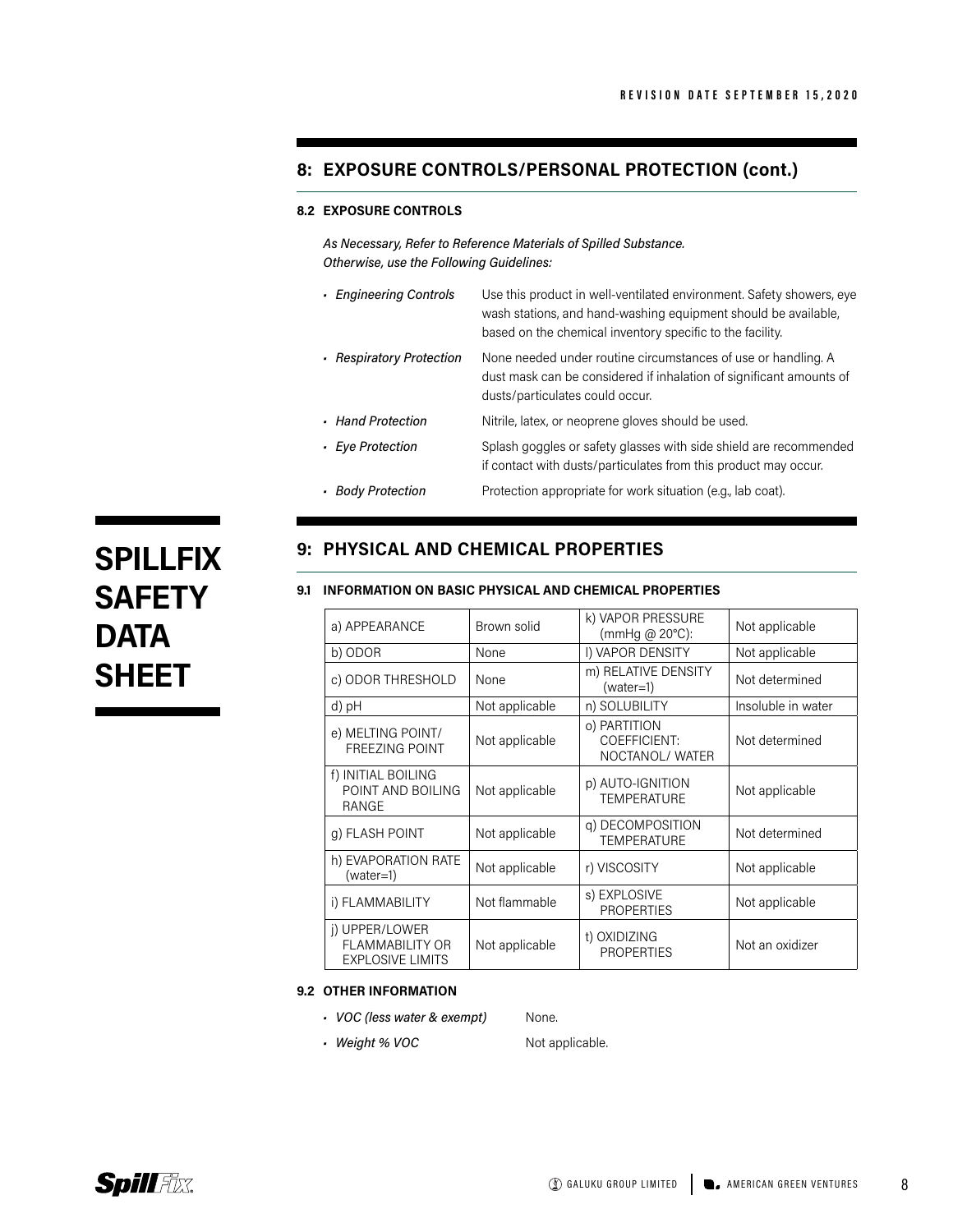# **10: STABILITY AND REACTIVITY**

#### **10.1 REACTIVITY**

- Not reactive under typical conditions of use or handling.
- **10.2 CHEMICAL STABILITY**
	- Normally stable under standard temperatures and pressures.

#### **10.3 POSSIBILITY OF HAZARDOUS REACTIONS**

- This product is not self-reactive, water-reactive, or air-reactive.
- This product will not undergo hazardous polymerization.

#### **10.4 CONDITIONS TO AVOID**

• Avoid contact with incompatible chemicals.

#### **10.5 INCOMPATIBLE MATERIALS**

• Refer to 6.6 for extensive list of compatible materials that can be absorb by this product (For compatibility of materials not listed please contact manufacture).

#### **10.6 HAZARDOUS DECOMPOSITION PRODUCTS**

• Products of thermal decomposition of this product can include carbon monoxide, carbon dioxide, and nitrogen oxides.

# **11: TOXICOLOGICAL INFORMATION**

#### **11.1 INFORMATION ON TOXICOLOGICAL EFFECTS**

|      | - Acute Toxicity        | There are no specific toxicity data are available for components of<br>this product. This product is non-toxic by all routes of entry. |
|------|-------------------------|----------------------------------------------------------------------------------------------------------------------------------------|
|      | Degree of Irritation:   | Potentially mild mechanical irritation.                                                                                                |
|      | Sensitization:          | Not reported to have skin or respiratory sensitization effects.                                                                        |
|      | <b>Review of Acute</b>  | See Section 2 (Hazards Information) and Section 4                                                                                      |
|      |                         | <b>Symptoms and Effects:</b> (First-Aid Measures) for details.                                                                         |
|      | EYES:                   | Contact with product may cause mild mechanical eye irritation.                                                                         |
|      | SKIN:                   | Contact with product may cause mild mechanical skin irritation.                                                                        |
|      | INHALATION:             | Contact with dusts may cause mild mechanical irritation of the<br>mucous membranes of the nose, throat, and mouth.                     |
|      | INGESTION:              | Ingestion may cause a variety of health effects, as described in<br>Section 4 (First-Aid Measures).                                    |
| 11.2 | <b>CHRONIC TOXICITY</b> |                                                                                                                                        |

*Carcinogenicity Status:* The following table summarizes the carcinogenicity listing for the components of this product. "NO" indicates that the substance is not considered to be, or suspected to be, a carcinogen by the listed agency.

| Chemical        | <i><b>IARC</b></i> | <b>NTP</b> | NIOSH | OSHA | Other     |
|-----------------|--------------------|------------|-------|------|-----------|
| Coir Pith Fiber | NΟ                 | NΟ         | ΝO    | NΟ   | <b>NO</b> |

**11.2** 

*Reproductive Toxicity* This product is not anticipated to cause adverse reproductive *Information:* effects under typical circumstances of exposure under routine work situations.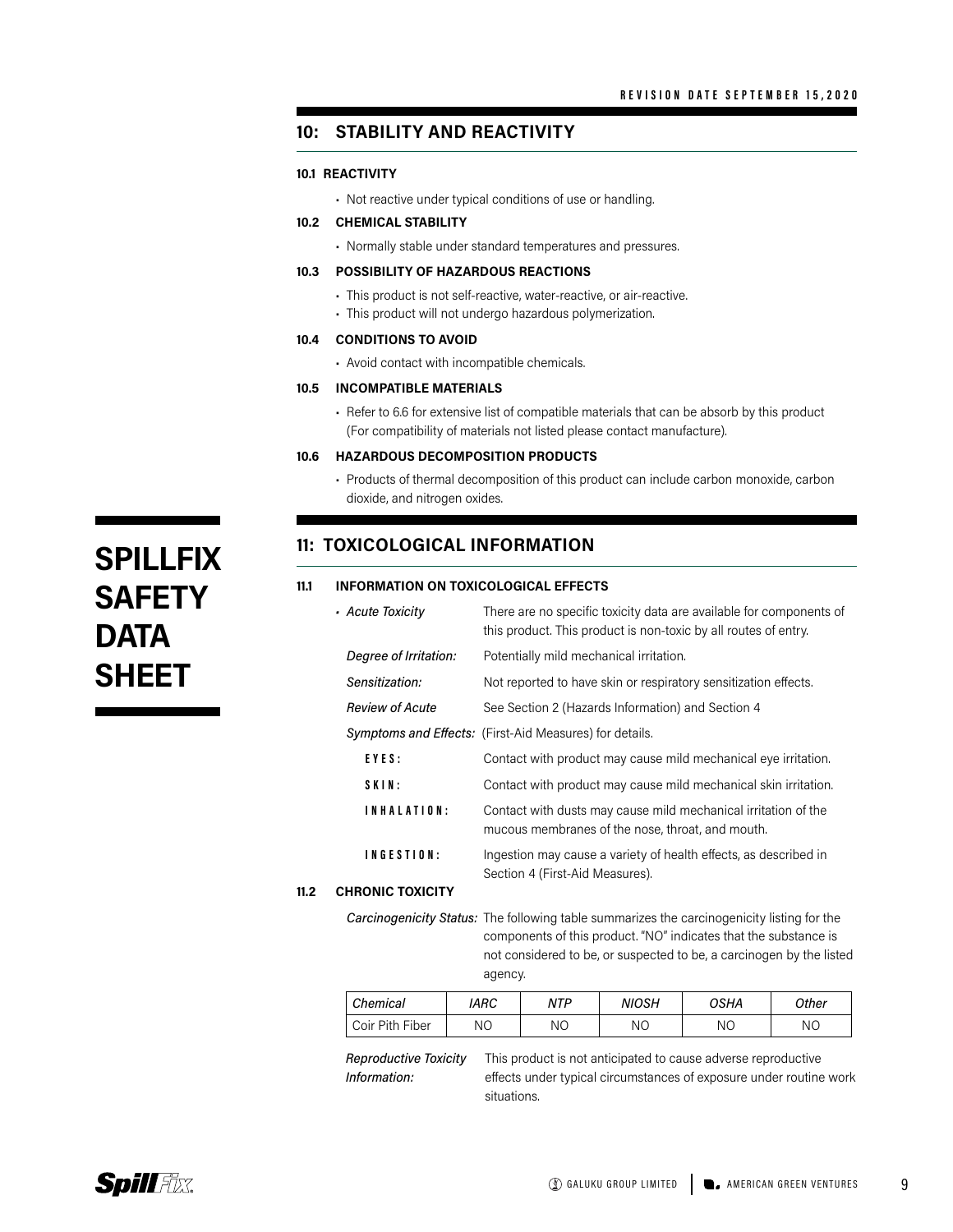# **11: TOXICOLOGICAL INFORMATION (cont.)**

#### **11.2 CHRONIC TOXICITY (cont.)**

| <b>Mutagenic Effects</b>                              | The components of this product are not reported to<br>cause mutagenic effects under typical circumstances of<br>occupational exposure. |
|-------------------------------------------------------|----------------------------------------------------------------------------------------------------------------------------------------|
| Specific Target Organ<br>Toxicity (Single Exposure)   | Not applicable                                                                                                                         |
| Specific Target Organ Toxicity<br>(Repeated Exposure) | Not applicable                                                                                                                         |
| • OTHER INFORMATION                                   |                                                                                                                                        |
| Toxicologically Synergistic Products None known       |                                                                                                                                        |

# **12: ECOLOGICAL INFORMATION**

#### **12.1 TOXICITY**

- This product is derived from coconut husk. Based on available data, the pure product is not anticipated to be harmful to contaminated plants or animals.
- Based on available data, the pure product is not anticipated be harmful to contaminated aquatic plants or animals in the area immediately surrounding the release of the pure product.

#### **12.2 PERSISTENCE AND DEGRADABILITY**

- When released into the soil, the product is expected to biodegrade.
- Coir Fiber Pith (SpillFix) consists of 53% Lignin. The high lignin composition slows the decomposition of the biodegradable material. This allows the absorbed (and encapsulated) hydrocarbons and/or other chemicals to microbiologically decompose long before the coir material decomposes.

#### **12.3 BIOACCUMULATIVE POTENTIAL**

• It is not anticipated that this product will bioaccumulate or bioconcentrate significantly in the environment.

#### **12.4 MOBILITY IN SOIL**

• This product is not anticipated to be mobile in soil.

#### **12.5 RESULTS OF PBT and vPvB ASSESSMENT**

• No data available.

#### **12.6 OTHER ADVERSE EFFECTS**

*• Endocrine Disruptor Information:* No component is reported to be an endocrine disruptor.

#### **12.7 ADDITIONAL ENVIRONMENTAL IMPACT INFORMATION**

- SpillFix meets and exceeds Federal EPA leachate standards for hydrocarbon/petroleum products.
- SpillFix Passes the EPA's TCLP and TTLC testing.
- SpillFix encapsulates chemicals and will not leach or release back into the environment.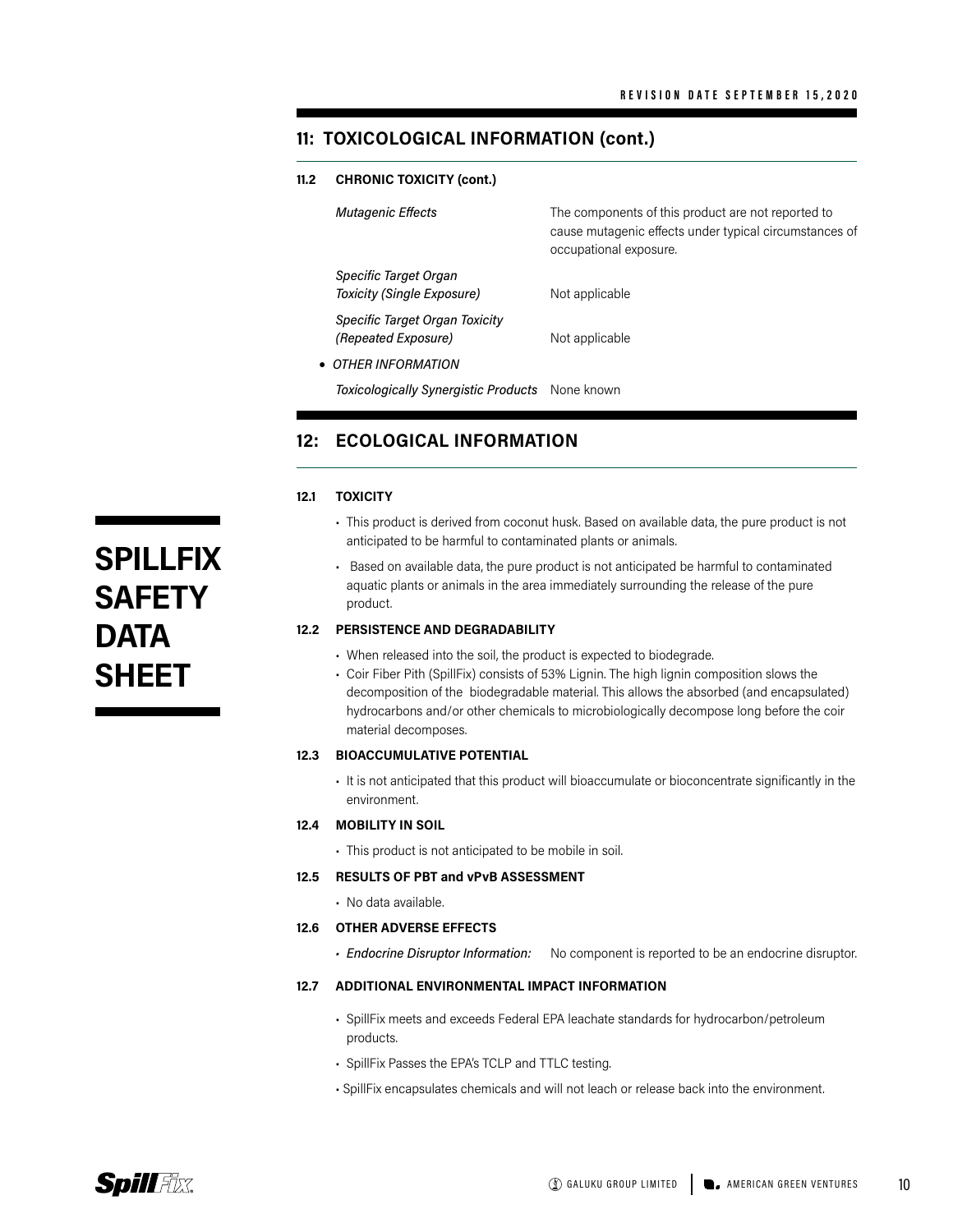# **13: DISPOSAL CONSIDERATION**

#### **13.1 WASTE TREATMENT METHODS**

*• Waste Handling Recommendations:* Prepare, transport, treat, store, and dispose of waste product according to all applicable local, U.S. State and U.S. Federal regulations, the applicable Canadian standards, or the appropriate standards of the nations of the European Community.

*• Incineration:* Used SpillFix containing hydrocarbons can be

#### **13.2 DISPOSAL CONSIDERATIONS**

- **· EPA RCRA Waste Code:** Not applicable
- *European Waste Code:* Not applicable.

# incinerated in accordance with local regulations.

# **14: TRANSPORT INFORMATION**

#### **14.1/14.2/14.3/14.4 DANGEROUS GOODS BASIC DESCRIPTION AND OTHER TRANSPORT INFORMATION**

#### *• Department Of Transportation Hazardous Materials Shipping Regulations*

|                | <b>UN/NA Identification Number</b>                    | Not hazardous, per US DOT regulations.                                                                              |
|----------------|-------------------------------------------------------|---------------------------------------------------------------------------------------------------------------------|
|                | <b>Proper Shipping Name</b>                           | SpillFix Industrial Organic Absorbent                                                                               |
|                | <b>Hazard Classification</b>                          | Not applicable.                                                                                                     |
|                | <b>Packing Group</b>                                  | Not applicable.                                                                                                     |
|                | Label                                                 | Not applicable.                                                                                                     |
|                | North American Emergency<br>Response Guidebook (2012) | Not applicable.                                                                                                     |
|                | <b>Marine Pollutant Status</b>                        | No component is designated as a DOT Marine<br>Pollutant.                                                            |
|                | • Canadian Transportation Information                 | This product is NOT regulated by Transport<br>Canada as dangerous goods under Canadian<br>transportation standards. |
|                | · IATA Designation                                    | This product is NOT regulated as dangerous<br>goods by the International Air Transport<br>Association.              |
| $\blacksquare$ | <b>IMO Designation</b>                                | This product is NOT regulated as dangerous<br>goods by the International Maritime Organization.                     |
|                |                                                       |                                                                                                                     |

#### **14.5 ENVIRONMENTAL HAZARDS**

• None described, as related to transportation.

#### **14.6 SPECIAL PRECAUTIONS FOR USERS**

- Not applicable.
- **14.7 TRANSPORT IN BULK**
	- Not applicable.

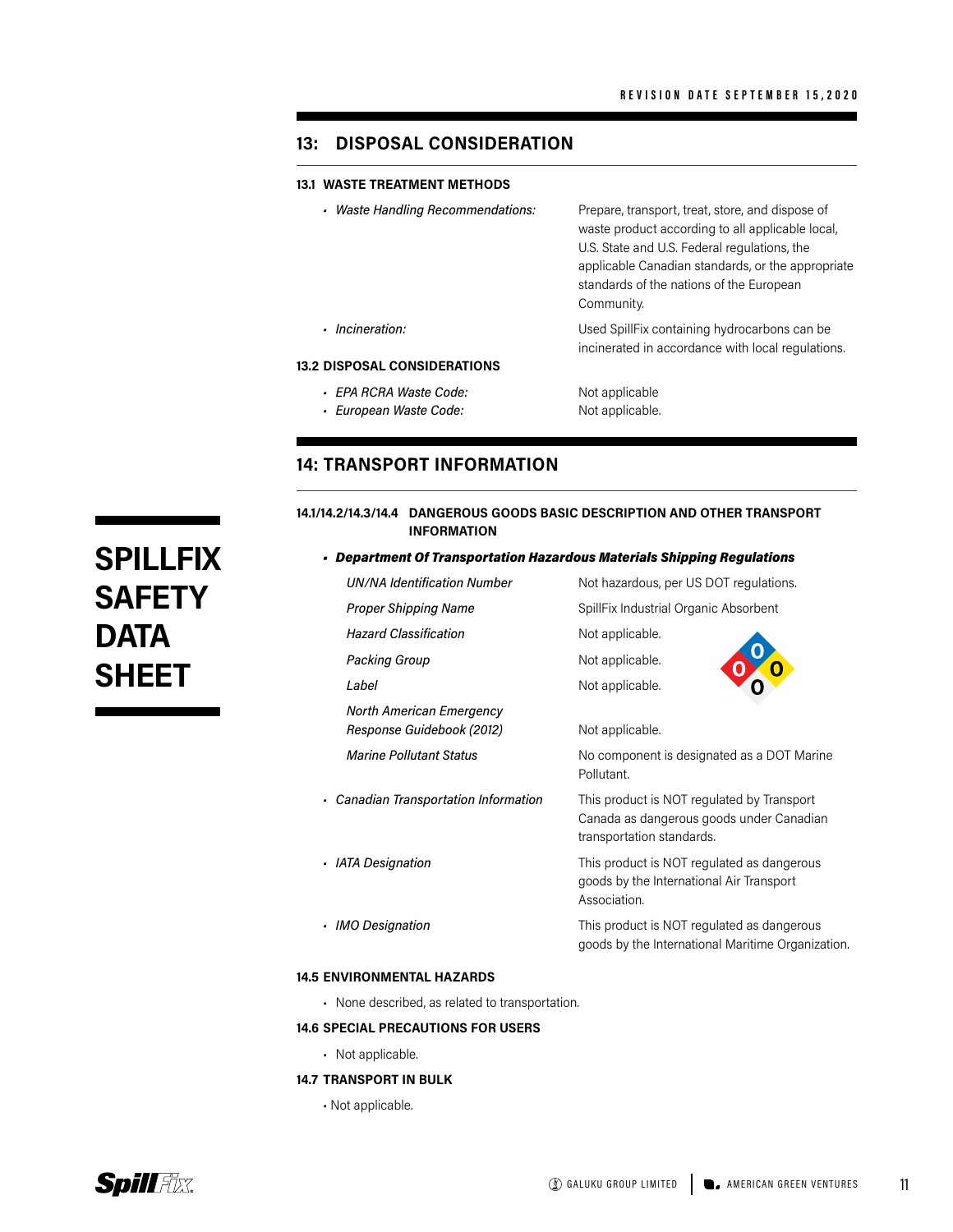### **15: REGULATORY INFORMATION**

**15.1 SAFETY, HEALTH, AND ENVIRONMENTAL REGULATIONS SPECIFIC FOR THE SUBSTANCE OR MIXTURE.**

#### *• Other Important U.S.. Regulations*

|       | U.S. TSCA Inventory Status:                                              | All ingredients of this product are listed or<br>are excluded from listing under the U.S. Toxic<br>Substances Control Act (TSCA) Chemical<br>Substance Inventory. |
|-------|--------------------------------------------------------------------------|-------------------------------------------------------------------------------------------------------------------------------------------------------------------|
|       | <b>CERCLA Reporting Requirements</b>                                     | Not applicable.                                                                                                                                                   |
|       | <b>SARA Reporting Requirements</b>                                       | Not applicable.                                                                                                                                                   |
|       | SARA Section 311/312 For Product                                         | Not applicable.                                                                                                                                                   |
|       | California Safe Drinking Water<br>Act (Proposition 65) Status            | Not applicable.                                                                                                                                                   |
|       | • International Regulations Canadian<br><b>DSL/NDSL Inventory Status</b> | All ingredients of this product are listed or are<br>excluded from inventory reporting requirements.                                                              |
|       | Canadian environmental Protection                                        | Act (CEPA) Priorities Substances Lists: The components of this product are not on the<br>CEPA Priorities Substances Lists.                                        |
|       | German Water Hazard Classification:                                      | 1 (low hazard to waters).                                                                                                                                         |
| 15.2: | <b>CHEMICAL SAFETY ASSESSMENT</b>                                        |                                                                                                                                                                   |
|       | - Assessment                                                             | Chemical free natural organic material.                                                                                                                           |

# **16: OTHER INFORMATION**

#### **16.1 INDICATION OF CHANGE.**

*• Change Indicated:* Update of OSHA Hazard Communication Standard (29 CFR 1910.1200); Format changes. *• Original Date of Issue* **by Community Community** October 2013. *• Dates of Updates* February 8, 2018.

#### **16.2 KEY LITERATURE REFERENCES AND SOURCES FOR DATA**

- Safety Data Sheets For Component Products
- Regulations (EC) No 1907/2006, 1272/2008 & 453/2010 of the European Parliament and of the Council
- Federal OSHA Hazard Communication Standard: 29 CFR 1910.1200
- ESIS -European Chemical Substances Information System http://esis.jrc.ec.europa.eu/
- **16.3 CLASSIFICATION AND PROCEDURE USED TO DERIVE THE CLASSIFICATIONS FOR MIXTURES**
	- *Classification: Section 2* (Hazards Information) provides all relevant classification information used for this product. The assignments were based on data available for the component products, calculations, expert judgment, and weight of evidence.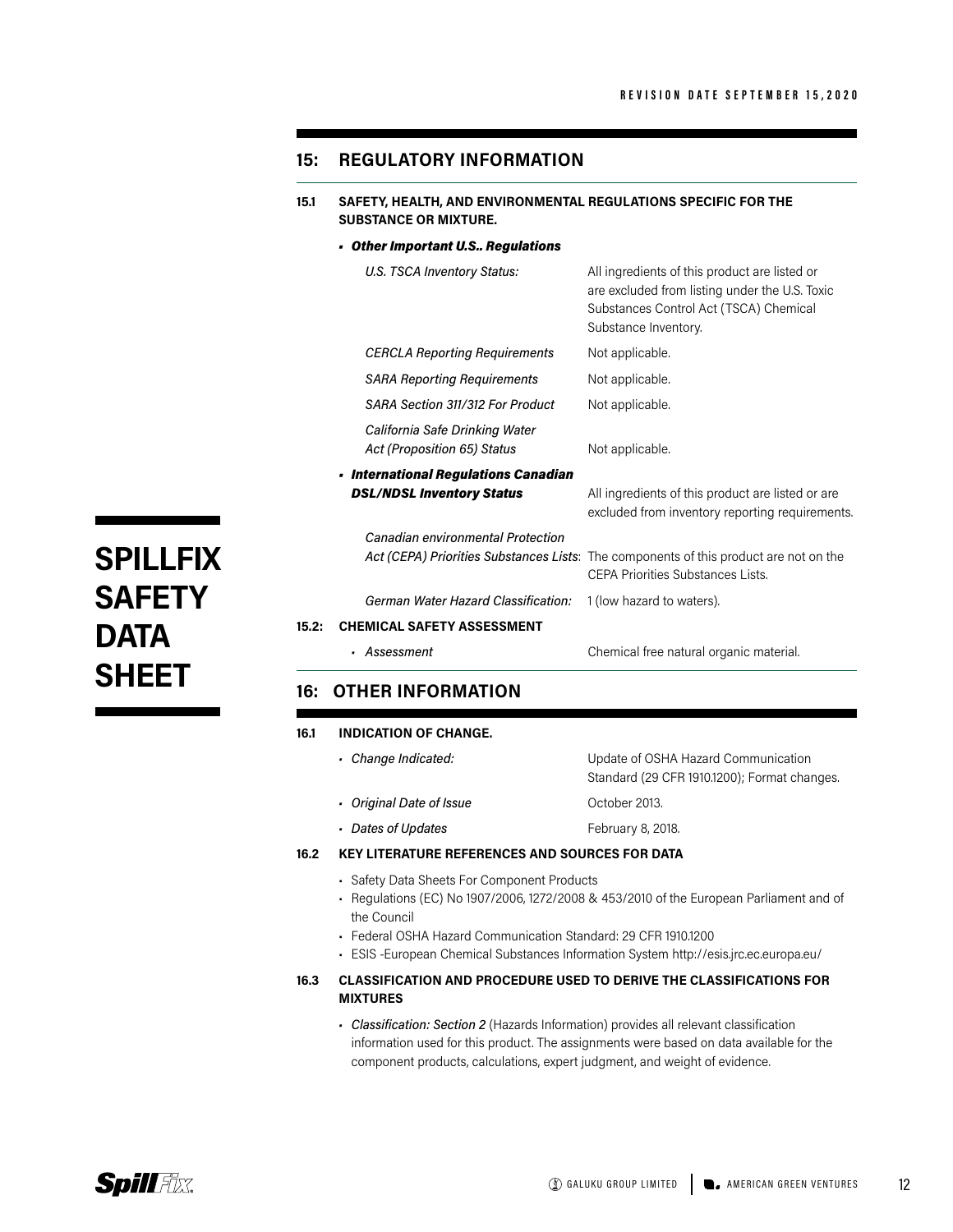# **16: OTHER INFORMATION (cont.)**

#### **16.4 ABBREVIATIONS AND ACRONYMS.**

ALL SECTIONS: OSHA: U.S. Federal Occupational Safety and Health Administration. WHMIS: Canadian Workplace Hazardous Materials Standard. GHS: Globally Harmonized System of Classification of Chemical Substances. REACH: European Union regulation, Registration, Evaluation, Authorization and Restriction of Chemical substances. SECTION 2: CAS Number: Chemical Abstract Service Number, which is used by the American chemical Society to uniquely identify a chemical. EINECS: European Inventory of Existing Commercial Substances. SECTION 3: HAZARDOUS MATERIALS IDENTIFICATION SYSTEM RATING: This is a rating system used by industry to summarize physical and health hazards to chemical users and was originally developed by the National Paint and Coating Association. 0 = No Significant Hazard. 1 = Slight Hazard.  $2$  = Moderate Hazard. 3 = Severe Hazard. 4 = Extreme Hazard. SECTION 5: NFPA: National Fire Protection Association. NFPA FLAMMABILITY CLASSIFICATION: The NFPA uses the flash point (Fl.P.) and boiling point (BP) to classify flammable or combustible liquids. Class IA: Fl.P. below 73°F and BP below 100°F. Class IB: Fl.P. below 73°F and BP at or above 100°F. Class IC: :Fl.P. at or above 73°F and BP at or above 100°F. Class II: : Fl.P. at or above 100°F and below 140°F. Class IIIA: Fl.P. at or above 140°F and below 200°F. Class IIIB: Fl.P. at or above 200°F. NFPA HAZARDOUS MATERIALS RATING: This is a rating system used to summarize physical and health hazards to firefighters.  $0 = No$  Significant Hazard.  $1 =$ Slight Hazard. 2 = Moderate Hazard. 3 = Severe Hazard. 4 = Extreme Hazard. SECTION 8: NE: Not established. ACGIH: American Conference of Government Industrial Hygienists; TWA: Time-Weighted Average (over an 8-hour work day); STEL: Short Term Exposure Limit (15 minute average, no more than 4-times daily and each exposure separated by one-hour minimally); C: Ceiling Limit (concentration not to be exceeded in a work environment). PEL: Permissible Exposure Limit. NIOSH: National Institute of Occupational Safety and Health; REL: Recommended Exposure Limit; IDLH: Immediately Dangerous to Life and Health Concentrations. Note: In July 1992, a court ruling vacated the more protective PELs set by OSHA in 1989. Because OSHA may enforce the more protective levels under the "general duty clause", both the current and vacated levels are presented in this document. ppm: Parts per Million. mg/m3: Milligrams per cubic meter. mppcf: Millions of Particles per Cubic Foot. BEI: Biological Exposure Limit. EL: Exposure Limit (United Kingdom). Federal Republic of Germany (DFG) Maximum Concentration Values in the Workplace (MAKs) SECTION 9: pH: Scale (0 to 14) used to rate the acidity or alkalinity of aqueous solutions. For example, a pH value of 0 indicates a strongly acidic solution, pH of 7 indicates a neutral solution, and a pH value of 14 indicates an extremely basic solution. FLASH POINT: Temperature at which a liquid generates enough flammable vapors so that ignition may occur. AUTOIGNITION TEMPERATURE: Temperature at which spontaneous ignition occurs. LOWER EXPLOSIVE LIMIT (LEL): The minimal concentration of flammable vapors in air which will sustain ignition. UPPER EXPLOSIVE LIMIT (UEL): The maximum concentration of flammable vapors in air which will sustain ignition.\_: Approximately symbol. SECTION 11: CARCINOGENICITY STATUS: NTP: National Toxicology Program. IARC: International Agency for Research on Cancer. REPRODUCTIVE TOXICITY INFORMATION: Mutagen: Substance capable of causing chromosomal damage to cells. Embryo-toxin: Substance capable of damaging the developing embryo in an overexposed female. Teratogen: Substance capable of damaging the developing fetus in an overexposed female. Reproductive toxin: Substance capable of adversely affecting male or female reproductive organs or functions. TOXICOLOGY DATA: LDxxor LCxx: The Lethal Dose or Lethal Concentration of a substance which will be fatal to a given percentage (xx) of exposed test animals by the designate route of administration. This value is used to access the toxicity of chemical substances to humans. TDxxor TCxx: The Toxic Dose or Toxic Concentration of a substance which will cause an adverse effect to a given percentage (xx) of exposed test animals by the designate route of administration. NOAEL: No Observable Effect Level. SECTION 13: RCRA: Resource Conservation and Recovery Act. The regulations promulgated under this act under Act are found in 40 CFR, Sections 260 ff, and define the requirements of hazardous waste generation, transport, treatment, storage, and disposal. EPA RCRA Waste Codes: Defined in 40 CFR Section 261. SECTION 15: CERCLA: Comprehensive Environmental Response Compensation and Liability Act (a.k.a. "Superfund") and SARA: (Superfund Amendment and Reauthorization Act). The regulations promulgated under this Act are located under 40 CFR 300 ff. and provide "community right-to-know" requirements. DSL/NDSL: Canadian Domestic Substances and Non-Domestic Substances Lists.